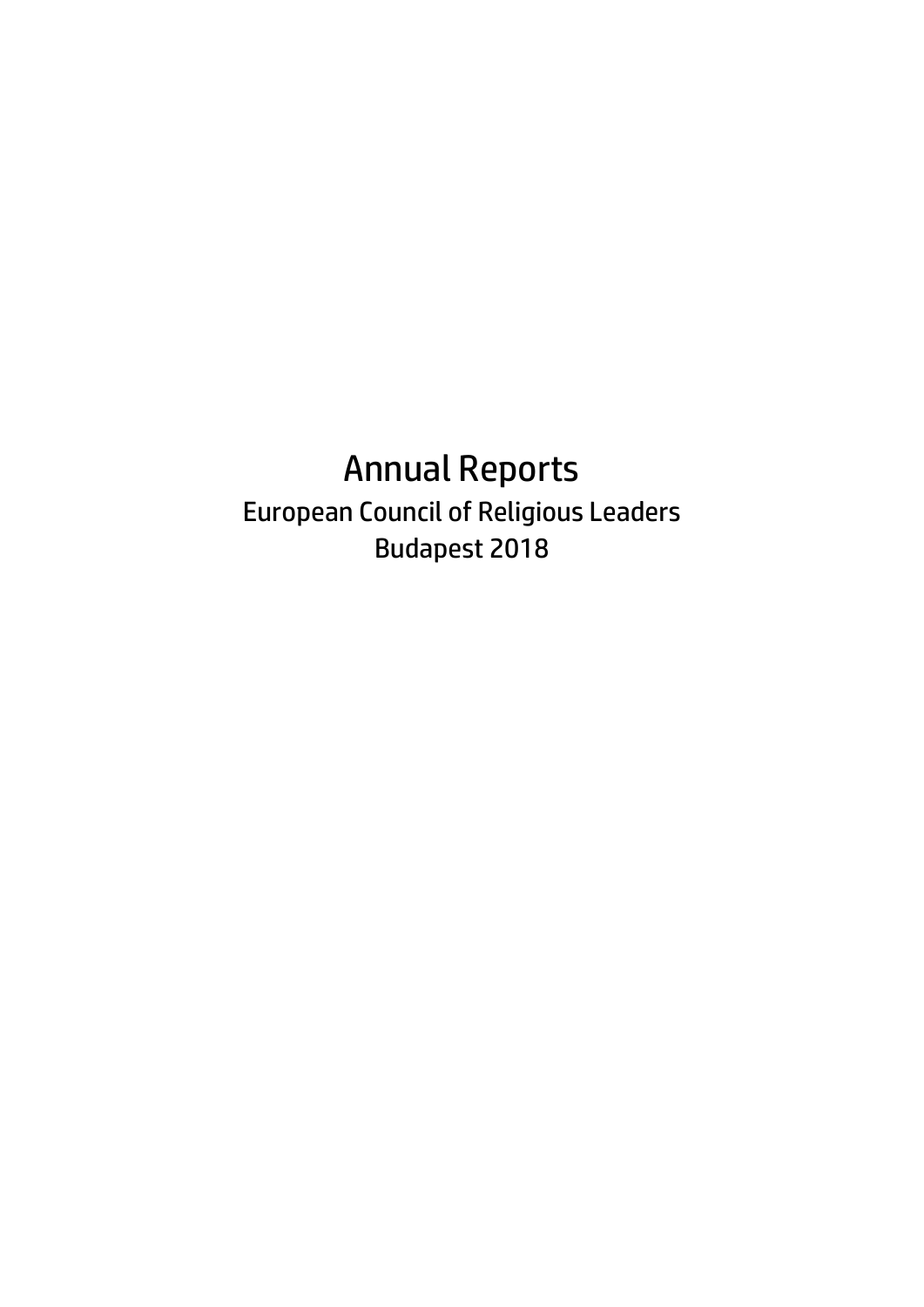# **European Council of Religious Leaders**



## **President Revd. Dr Thomas Wipf Annual Report**

## **May 2017-18**

**The European Council of Religious Leaders**

## **Thoughts on our calling: "In the world, but not of the world"**

Our deeply-rooted religious traditions inspire and guide our lives.

This directs the course of our lives above and beyond our immediate existence – by lending us hope and faith, allowing us to lament and seek consolation, empowering us and calming our souls.

We are all bound together by this deeper dimension, our faith and our belief. It is this perceived common foundation that gives us hope and encourages us to approach our fellow humans with respect, an open heart and active love.

Our common faith – in its different forms and traditions – transcends ourselves and our world. We sense and know that there is more to life than what we can simply see and our immediate ties to this Earth and its realities.

We can say that we live *in* this world, but are not *of* this world. The inviolable dignity of every human is not bestowed by other people, but derives from divine creation.

This is the one side to our existence.

The other side, also an intrinsic element, is that as humans we live *in* this world and are a part of it. We live in this world's circumstances as they affect our existence and everyday lives. This also calls upon us to live according to our beliefs and overriding principles and to share them with others, whatever circumstances we face.

As members of religious communities, we are not simply observers of the world and what goes on here. We also help to shape it – as individuals and as religious communities. We are part of this world.

Every religious tradition calls upon people to act. We are all expected to do our utmost to ensure everyone co-exists peacefully and fairly and to sustain creation.

"Religions *for Peace*" spells this out. Religions and their members share a common and comprehensive mission to propagate peace.

This peace stems from inside us and is in our hearts and thoughts. But it should also have an effect upon reality and the way the world is structured.

Many projects conducted by our Religions for Peace family all over the world demonstrate how we can actively propagate peace: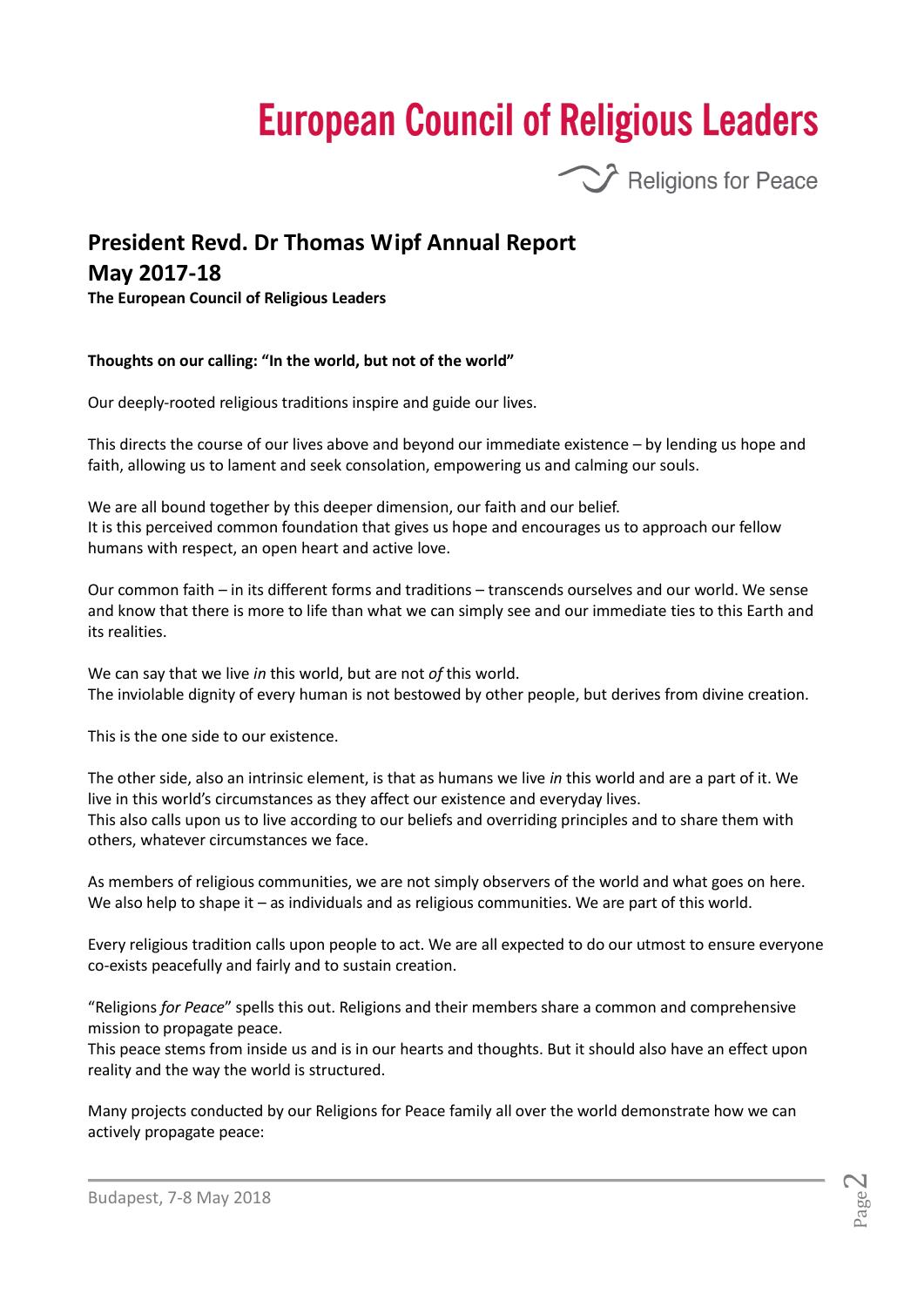…By supporting the UN's global campaigns with declarations such as "Shared well-being: Multi-religious values for sustainable development goals / SDGs" and "A multi-religious call for action on climate change".

…Opposing nuclear weapons in partnership with the "International Campaign to Abolish Nuclear Weapons"

...Or joining the "Interfaith Rainforest Initiative" instigated by various partners in politics, science and religious communities, mainly from Norway.

## **Social and political developments**

The ECRL is also expected to fulfil the mandate of "Different Faiths – Common Action". This entails monitoring social and political developments to ensure that our message of peace and reconciliation can be heard and has an effect.

We are not merely observers of this world, but also help shape it.

The current-day situation seems to be moving more and more towards extremes at many levels.

The tone of political debate is more frequently aggressive these days.

Efforts to understand one another and a willingness to compromise between different interests and points of view are becoming increasingly arduous.

Hardline, intransigent stances are considered a strength, and a certain fascination in authoritarian structures is evident.

Perhaps this is a result of the very rapid and fundamental changes caused by the phenomenon of globalisation.

Information, knowledge, financial transactions, travel and entertainment now freely cross borders, but many people are left by the wayside.

Their response can be to retreat to the solid, familiar ground provided by their own culture, nation and social group.

However important people's roots in their own identity are, and however much this fulfils a human need for a sense of belonging, it cannot be allowed to feed off exclusion and denigrating any kind of difference or "foreignness".

My point is that members and officers of religious communities like ourselves must be alert to these kinds of developments.

Mutual esteem, respect for differences and a genuine interest in one another should lead us to stand up for fair play, truth and a culture of listening and discussion – to promote genuine debate without hidden self-serving interests.

What a strong, motivating signal we could send out to society and politics by standing together to highlight ideas and examples of seeking dialogue and showing genuine interest and respect, rather than merely tolerating one another.

I am certain that religions could contribute even more effectively to reconciliation and peace by working together both genuinely and wholeheartedly.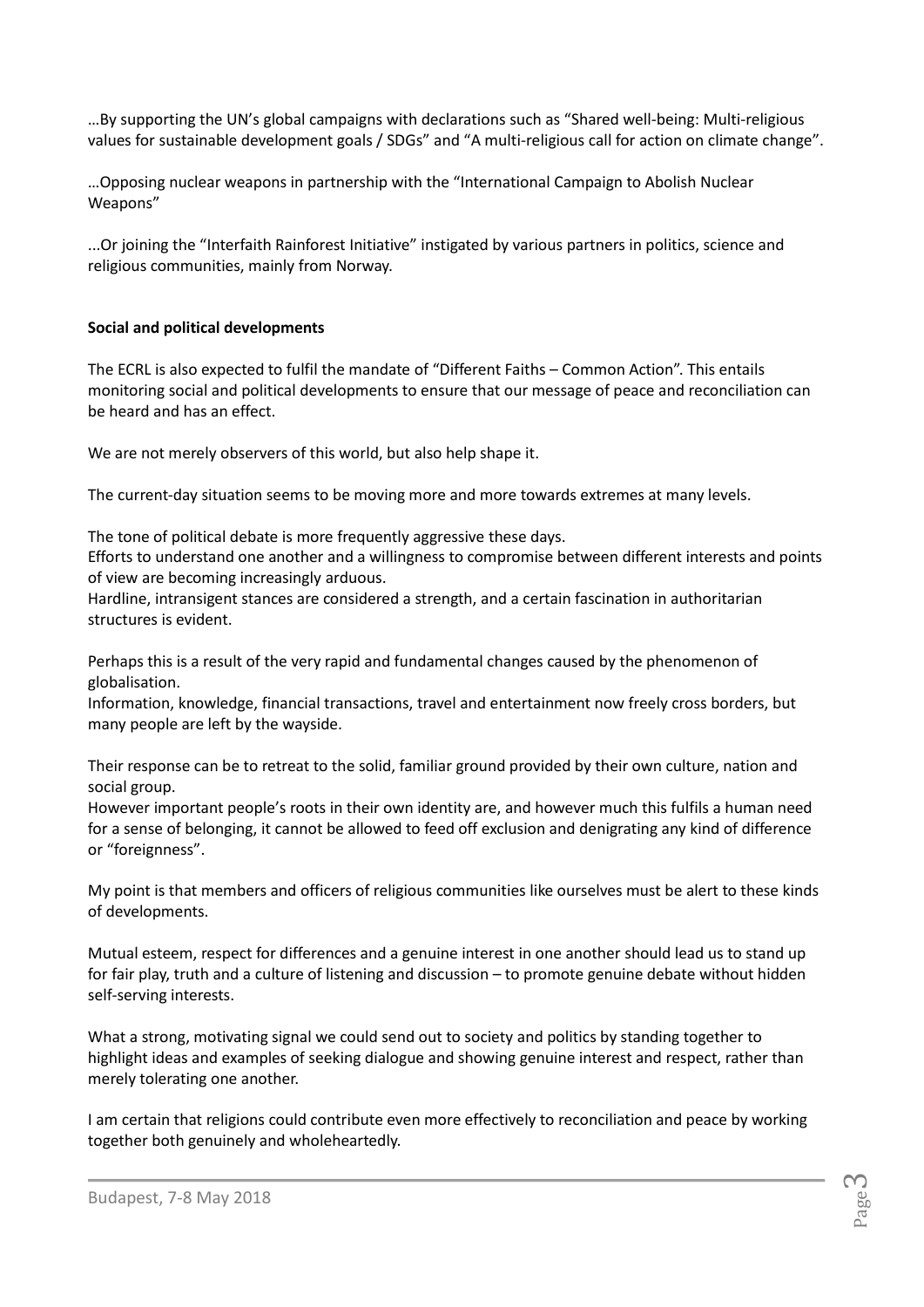Far too often, we remain wrapped up in our own concerns – attending to our own particular challenges, organisational issues and internal clashes between different religious currents.

The Religions for Peace network creates places and opportunities for encounters all over the world where we embody and can put our joint effort towards humanity, justice, respect and peace into action.

This also boosts our immunity against the risk of religion being misused for political, nationalist or ideological aims.

Religions and religious leaders must resist being instrumentalised in the name of political, nationalist or ideological interests.

Even when it comes to conflicts between religions – some of them extremely harsh, relentless and historically entrenched – we should demonstrate that we can live with differences and pluralism. In fact, this is precisely how we can learn and benefit from one another in a way that helps us to grow in our own belief.

## **The ECRL during 2017**

2017 was a year marked by intensive efforts, also on my own part as President, towards creating a new and solid basis for the ECRL.

The Annual Meeting in Turku, hosted by the Lutheran Church of Finland, drew upon Simon Keyes' inspiring report on potential future lines of development for the ECRL – "An Agenda for Change" – to agree several fundamental amendments.

I would like to reiterate the key goals for re-aligning and clarifying the ECRL's position and identity in relation to RfP International:

- a) To complete the ECRL's registration in Brussels and establish a presence there;
- b) To separate the ECRL from Religions for Peace Europe and position it as an independent organisation of senior religious leaders with a pan-European vision and influence;
- c) To re-establish ECRL's direct affiliation with RfP International.

The meeting summed up its discussions in Turku in the statement "Thinking and Acting Together: Migration, Human Security and Multi-Faith Action".

One of our guest speakers, Kishan Manocha, Senior Advisor on Freedom of Religion and Belief at OSCE/ODIHR, spoke about several issues and challenges that he believes the ECRL must urgently address. These fall under the headings "Pluralisation of religion and belief and the challenges of religious freedom", "Rethinking religion" and "Religion and human rights".

With regard to overhauling and invigorating the ECRL, the Secretary General and the President have been working hard to encourage the Vice Presidents in charge of the six clusters to seek and propose new members to represent their religious traditions. The success of these efforts has varied, but we are very thankful for every new member of the ECRL and everyone who agrees to play an active role.

A lot is happening in the ECRL. The Secretary General will explain in more detail in his own report.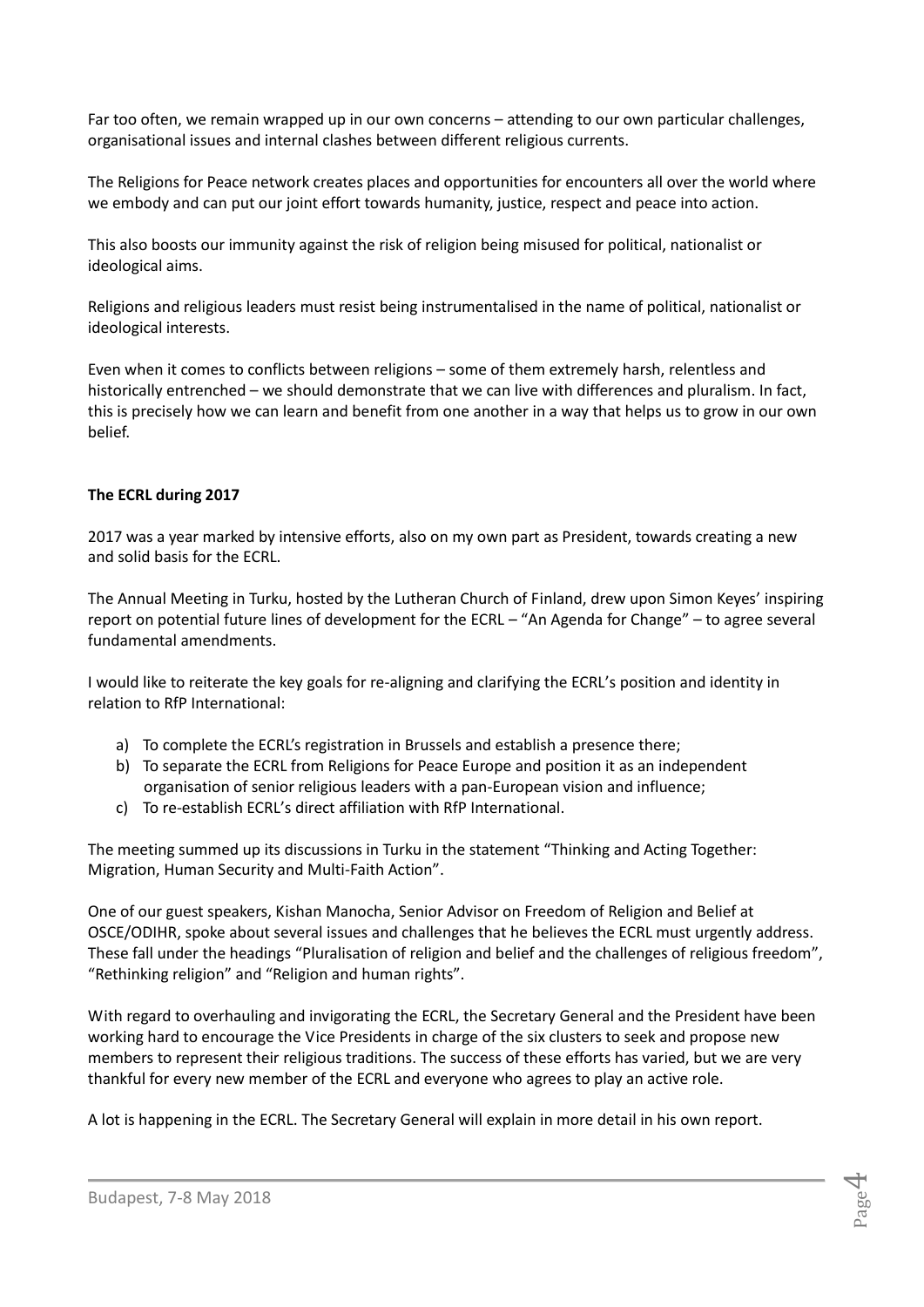I would like to thank all the members of the Council and the Executive Committee for their efforts, but above all our Secretary General, Dr Mark Owen, and Rebecca Bellamy, the skilful Secretariat Manager.

We are also very grateful for the guidance provided by the University of Winchester in the UK, which lends its staff to the ECRL and provides us with an academic and organisational home.

The ECRL is entirely dependent upon this support and the voluntary work of everyone concerned.

The financial situation is extremely precarious. We sincerely appreciate the support that we have received from the Lutheran Church of Finland in hosting the 2017 Annual Meeting and also contributing funds. We are also grateful for the support provided by the Evangelical Church in Germany and several members. This includes the invitation from the Islamic Community in Slovenia to hold our Executive Committee meeting in Ljubljana this March.

However, if no long-term funding solution can be found, the ECRL will potentially be forced to give up its work.

"If the unique and representative platform of the ECRL didn't exist in Europe, we would have invent it at once," is the message that we have also heard in Brussels on several occasions.

Will we continue in future to make the most of this chance to channel our inter-religious collaboration into vital and beneficial service towards peace and understanding in Europe and as part of the global Religions for Peace community?

Thrum Nig!

Revd. Dr Thomas Wipf **President – European Council of Religious Leaders**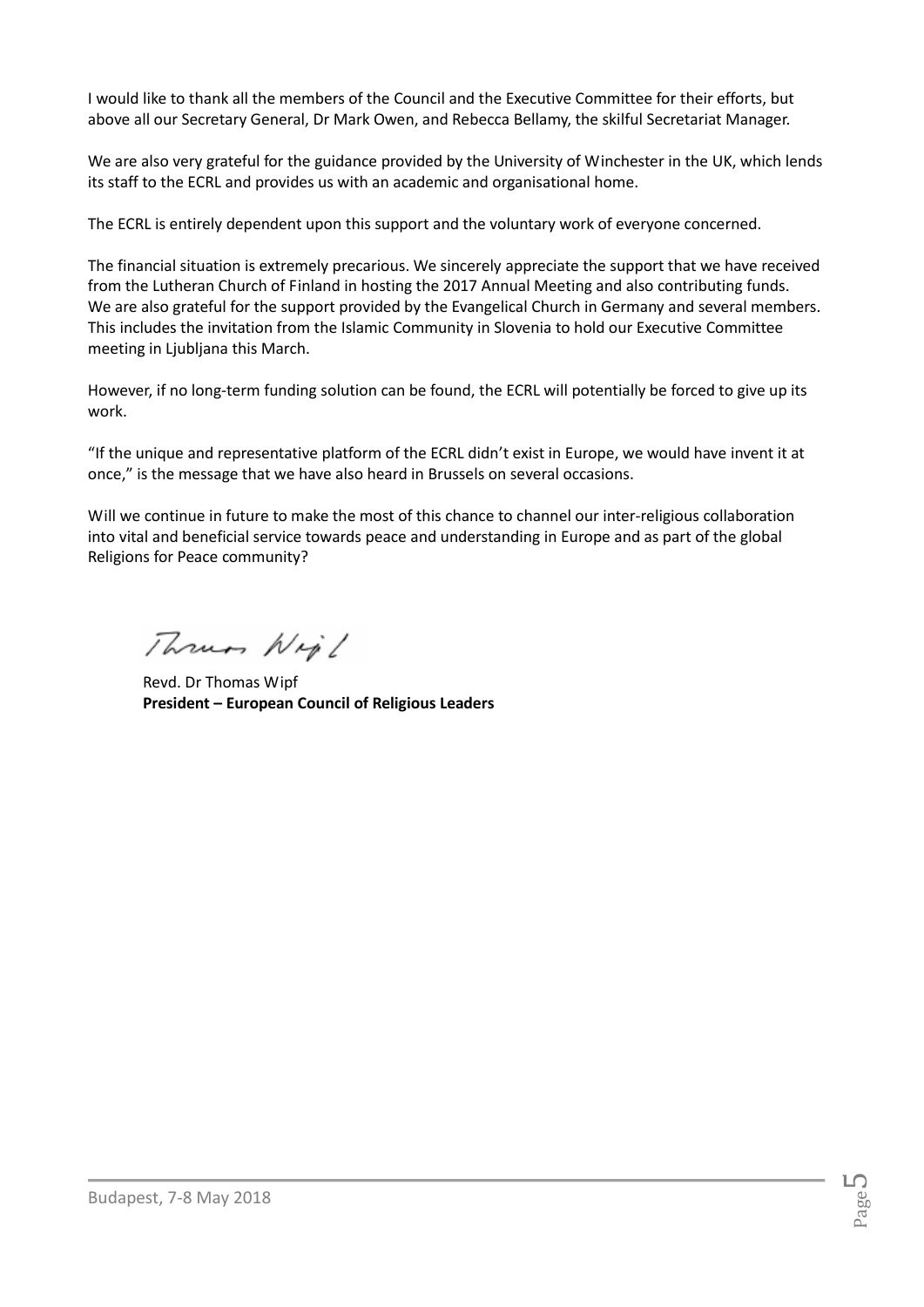# **European Council of Religious Leaders**



## **Secretary General Dr Mark Owen Annual Report May 2017-18**

## **The European Council of Religious Leaders**

As Secretary General I am pleased to report that throughout 2017-18 the European Council of Religious Leaders has been working determinedly towards building just and harmonious societies in Europe and beyond through a number of key initiatives:

### **1. Religion and Migration in Europe**

Since ECRL's 2016 annual meeting in Brixen, Italy, and subsequent commitment to contribute positively to the integration experience of migrants, refugees and host communities, ECRL has worked on a number of initiatives related to migration. ECRL has:

- Disseminated a declaration and guidance on the roles and responsibilities of religious leaders and communities in welcoming migrants, whilst simultaneously recognizing and addressing the very real concerns some host communities might have about the impact of migration.
- Commissioned a joint research project with the University of Winchester's 'Centre of Religion, Reconciliation and Peace' to examine the advantages of multi-religious approaches to integration.
- Hosted a one day seminar in Brussels (In partnership with the State of Hessen) in bringing together academics, practitioners and policy makers from across Europe to examine the role of religion in the mass movement of migrants from outside Europe into European countries, and attendant integration processes.
- Contributed to a policy paper on Religion and Migration which went forward to the 2017 G20 meeting in Hamburg.
- Engaged with a number of secular and religious organizations and institutions at seminars and conferences on the subject of religion and migration.

Evidently migration remains hugely relevant in contemporary Europe, and ECRL will continue to pursue opportunities to have a positive impact on this important issue.

#### **2. Religion and State Constitutions**

The International Institute for Democracy and Electoral Assistance (IDEA) approached the European Council of Religious Leaders ECRL in 2017 with the view to carrying out a project that examines which political and constitutional models are seen most favourably by religious communities and best help prevent contradictions and tensions between politics, law and freedom of religious practice and belief. As a result ECRL agreed to be a full partner in the 'Religious Perspectives on Constitutional Values Programme', which will take the form of a series of intra and interfaith dialogues and a consultation process. The project officially launched in March 2018 in the Netherlands. The primary aims of the programme are to:

- Create a safe and stimulating space where religious leaders can develop their knowledge and understanding of constitutional models and frameworks;
- Enhance understandings of how different approaches to constitutional freedoms are perceived by a diversity of religious leaders and communities, and how they might impact on freedom of religion and belief;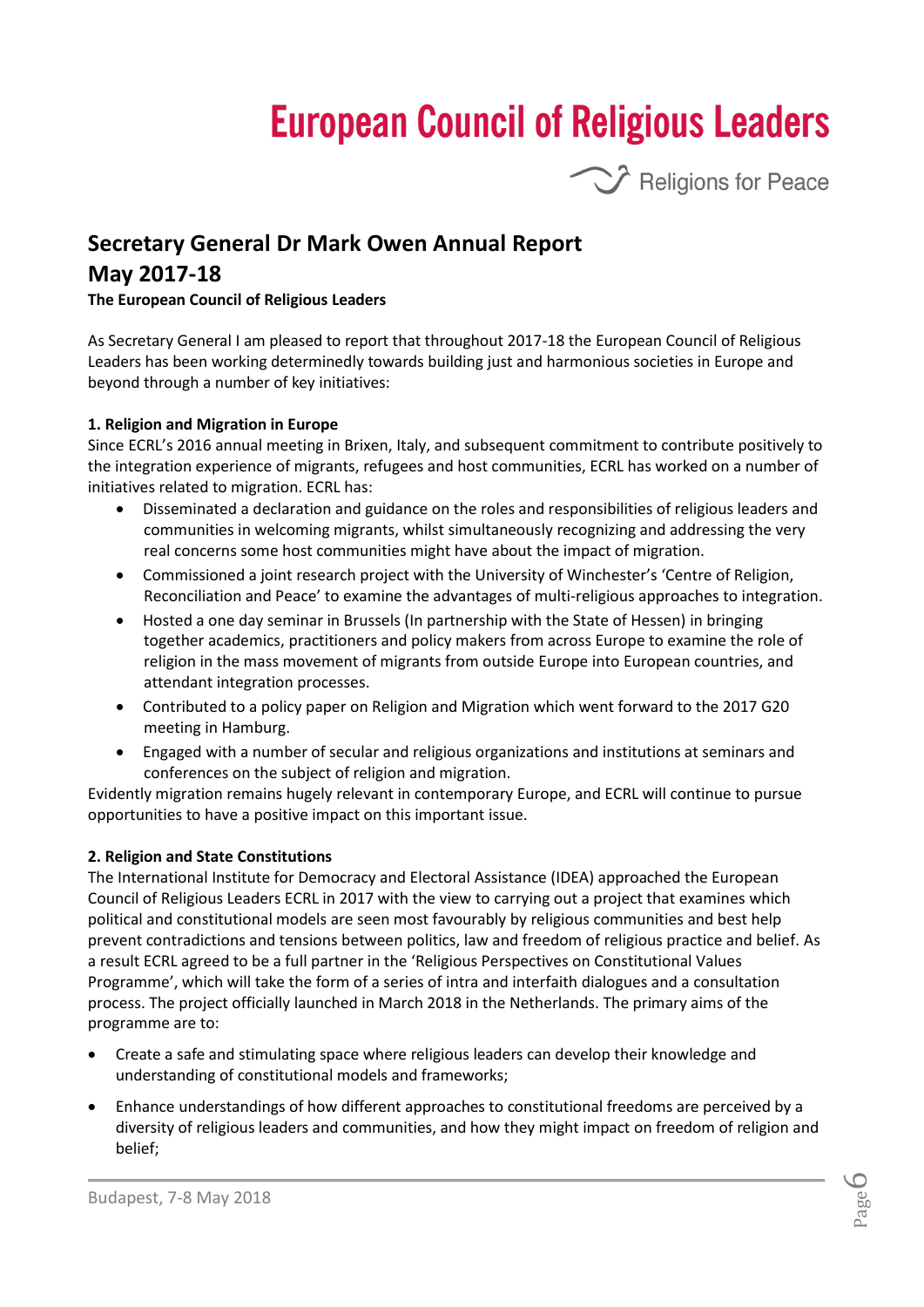- Develop greater understanding of the divergence and consensus between a variety of different religions on constitutional freedoms and frameworks.
- Produce a much needed report of the intra and interfaith dialogue processes, and resulting findings and conclusions.

This is an extremely important initiative for ECRL, and enables the Council to showcase their status as *the* premiere consultative multi-religious body in Europe. As Sec Gen I would humbly request that the Council offer their full support, and when possible and necessary their time, to engage in this significant project and process.

## **3. Multi-religious Co-operation on Security and Community Cohesion**

ECRL draws on the spiritual, ethical and moral wisdom and resources of the world's great religious traditions and leaders in order to support the building of peace, social harmony and security throughout Europe and the wider world. In Hungary the council will discuss the important role of multi-religious cooperation in social cohesion and human security.

The ECRL symposium programmed as part of the ECRL annual meeting, will explore how religion might support and enhance efforts to break down negative stereotypes, create unanimity where deep division currently exists, and contributing to safe, peaceful and cohesive societies and communities in Europe today. Again this theme is of huge contemporary relevance, and this symposium will assist the strategic development of one of ECRL's priority areas, and help establish the Council's position on this important topic.

## **4. External Partners and Engagement**

On behalf of the Council the President, Secretary General and Secretariat continue to do their best (with limited resources) to represent ECRL at a wide variety of events, and when called upon by external networks and organisations. In line with our most recent strategy, the Secretariat has also attempted to offer more opportunities to ECRL members to represent the Council at a variety of meetings and consultations. In 2017-18 members have contributed to discussions on migration, freedom of religion and belief and Genocide prevention, amongst others.

## **5. Additional Activities of Secretariat**

In addition to the planning and delivery of the programme areas above, additional activities include:

- ECRL has now agreed its new strategy for 2017-2020, which guides the organisations' priority areas and development in the coming years. The Strategy was drafted through consultation with ECRL members 2016-2017, discussed in detail at the annual meeting in Turku, Finland 2017, before being confirmed by the Ex-Comm in 2017.
- New information material is continuing to be designed, to allow ECRL members to promote the value and services of ECRL.
- The organisation has re-located from Norway to Brussels; with the final stages of the registration process imminent. Guided and supported by pro-bono legal support.
- The Secretariat has negotiated, planned and prepared for meetings and conferences in collaboration with hosts, including Executive Committee meetings and annual ECRL Meetings/conferences.